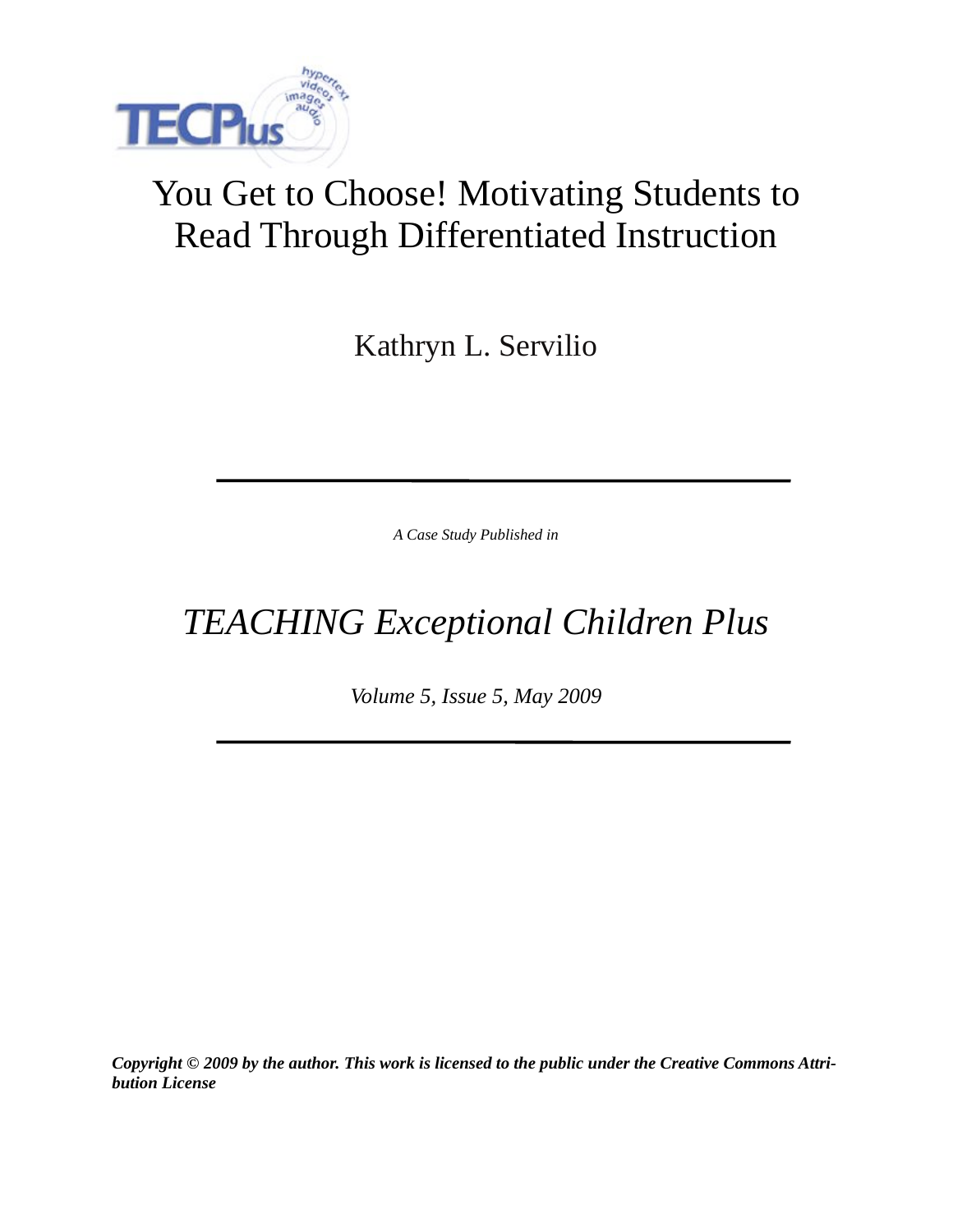## You Get to Choose! Motivating Students to Read Through Differentiated Instruction

## Kathryn L. Servilio

#### **Abstract**

One way to improve motivation and engagement for students with disabilities in academic areas is to teach at their level and increase their interest in the instruction and activities. Embedding these interests through offering students options within the curriculum can motivate students who were previously having difficulty or not interested in school. This article demonstrates how an elementary teacher and a special education teacher improved student engagement and increased grades in reading through differentiated instruction and student choice. Guidelines are provided along with examples of creative ways to include this integrated instruction across subject areas and grade levels.

#### **Keywords**

reading, differentiated instruction, student choice, elementary education, special education

SUGGESTED CITATION:

Servilio, K. L. (2009). You get to choose! Motivating students to read through differentiated instruction. *TEACHING Exceptional Children Plus,* 5(5) Article 5. Retrieved [date] from http://escholarship.bc.edu/education/tecplus/vol5/iss5/art5

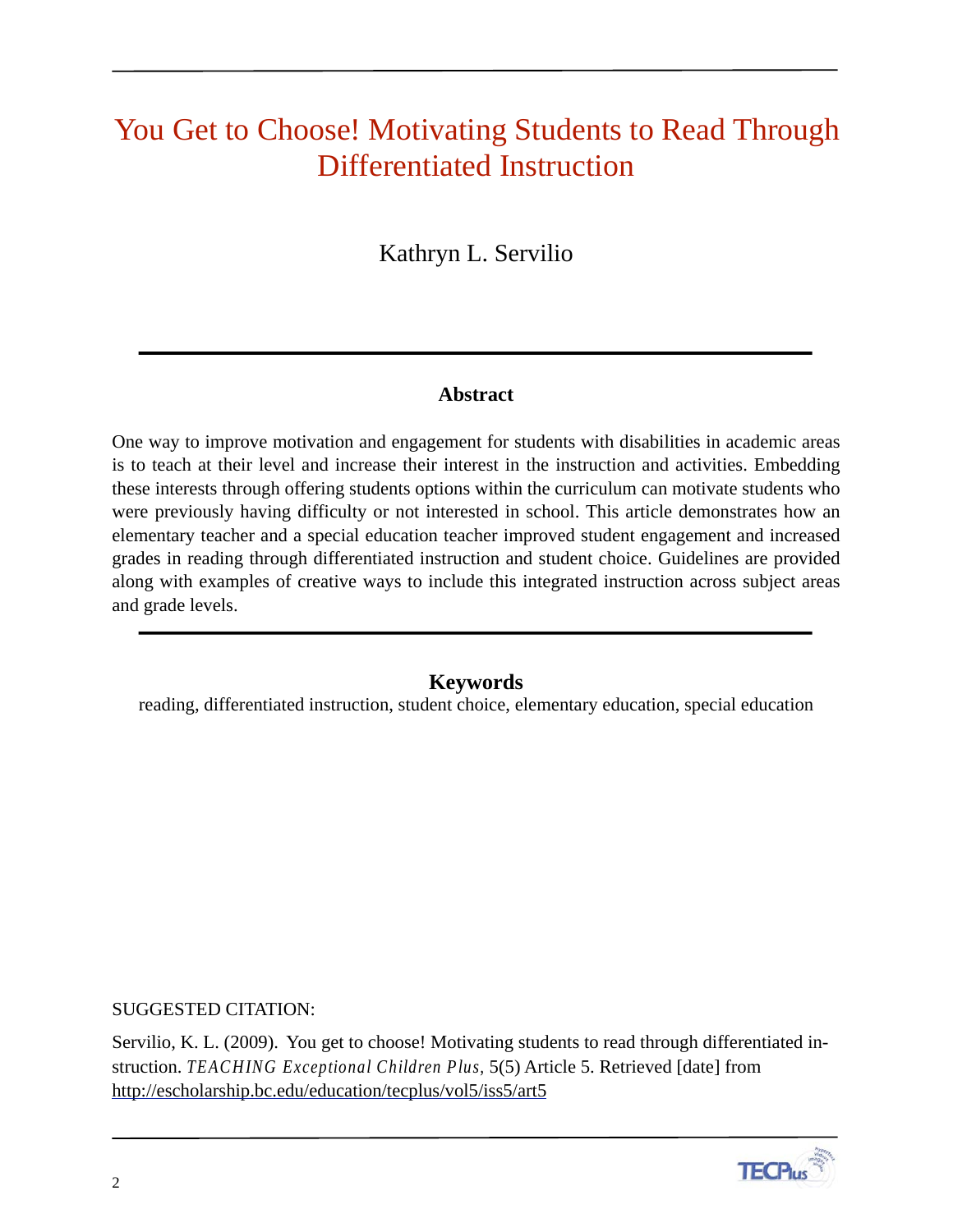*Melissa was a veteran fifth-grade teacher with 24 students in her class, and 6 students who received special education services. She knew the importance of inclusion for the students with whom she worked, but she also discovered how difficult it can to meet the needs of all of her students. Previously, Melissa used student choice on some of her reading assignments and found this to be extremely interesting and motivating for the* 

*students. She wanted to continue to utilize this strategy; however, she learned it was not so easy to incorporate this practice for the students*   $with$  *disabilities. Melissa approached the spe c ial education teacher, Kathy, to seek advice on how to resolve this problem; she felt like she was not making the impact that she wanted in her reading instruction. This article shares the design of a successful reading approach created by* 

| <b>How do you Search a Database for</b>            |
|----------------------------------------------------|
| <b>Research-Based Practices?</b>                   |
| 1.Go to the specific database (e.g., ERIC,         |
| <b>EbscoHost, JSTOR)</b>                           |
| 2. Click on the link that states something         |
| like, "Find Articles by Text"                      |
| 3. Put in your search terms such as                |
| "research-based" lessons in "vocabu-               |
| lary." Note: When you put quotes around the search |
| terms the terms will not be separated.             |
| 4. To narrow your searches make sure that          |
| you are searching peer-reviewed arti-              |
| cles, as well as terms within the Title,           |
| <b>Abstract, and Full Text.</b>                    |
| 5. In your search attempt if you cannot            |
| find any articles with your terms try to           |
| reword your search terms (in lieu of               |
| "vocabulary" try "terminology" or                  |
| "language").                                       |
|                                                    |

rooms (Downing & Peckham-Hardin, 2007). Some teachers, like Melissa, have found that student choice is a successful method to increase motivation within a class; however, they may still not know how to make this strategy work for students with disabilities (Shevin & Klein, 2004). Differentiated instruction has been shown to be a successful approach to educating each student with a disability on his/her level within the general

> education classroom (Cusumano & Mueller, 2007). Like Kathy, many special education teachers use differentiated instruction, yet struggle to motivate their students to succeed. By combining these two approaches, Kathy and Melissa created an innovative program that differentiated the instruction for the learners with special needs yet also gave all of the students a choice in reading activities. This article briefly de-

*Melissa and Kathy to address the needs of all of the learners in an inclusive classroom.* 

Many professionals in the field of education know that in order for instruction to be successful for students with disabilities, the general education teacher and the special education teacher need to collaborate to design and implement effective strategies (Jung, Gomez, Baird, & Galyon-Keramidas, 2008). Many educators find that, even with collaboration, it is often difficult to meaningfully include students with disabilities in their class-

scribes the project, provides details on how to implement student choice in the inclusive classroom, and discusses the benefits and drawbacks of the approach.

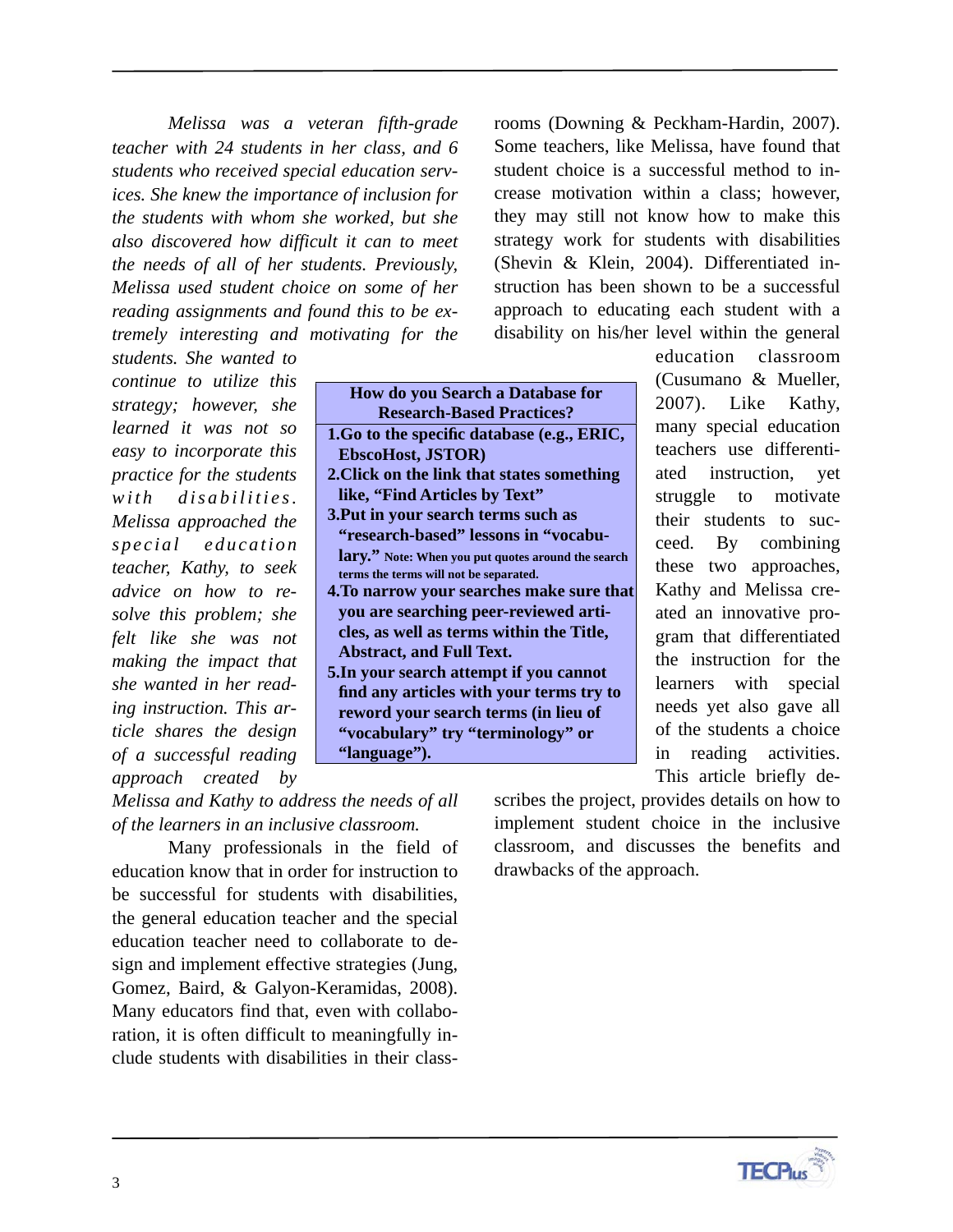| Step                                                       | <b>Guiding Questions</b>                                                                                                                        |  |  |  |  |  |
|------------------------------------------------------------|-------------------------------------------------------------------------------------------------------------------------------------------------|--|--|--|--|--|
|                                                            |                                                                                                                                                 |  |  |  |  |  |
|                                                            | Did you identify the students with special needs?                                                                                               |  |  |  |  |  |
|                                                            | Are the reading goals and objectives identified for the students with special needs?                                                            |  |  |  |  |  |
| One:                                                       | Does each student have a folder containing their name, information, learning style,<br>reading level, and strategies that work for the student? |  |  |  |  |  |
| Identify Student Needs and                                 | Has a learning style inventory been completed on each student?                                                                                  |  |  |  |  |  |
| Learning Styles                                            | Have you completed the Learning Style Checklist chart (identifying all of the types of<br>learners in your class)?                              |  |  |  |  |  |
|                                                            | Did you identify how you are going to assess the students?                                                                                      |  |  |  |  |  |
| Two:<br><b>Assess Current Achieve-</b><br>ment             | Have you identified modifications and accommodations for assessing the students<br>with special needs?                                          |  |  |  |  |  |
|                                                            | Have the roles of the general education teacher and special education teacher been<br>identified?                                               |  |  |  |  |  |
|                                                            | Have you identified research-based strategies for reading?                                                                                      |  |  |  |  |  |
| Three:                                                     | Have you identified what approaches for reading go with each student's learning<br>style?                                                       |  |  |  |  |  |
| Select Research-based                                      | Have you identified research-based strategies for comprehension?                                                                                |  |  |  |  |  |
| Strategies for Reading,<br>Comprehension, and Per-         | Have you identified what approaches for comprehension go with each student's<br>learning style?                                                 |  |  |  |  |  |
| sonal Connection                                           | Have you identified research-based strategies for personal connection/<br>generalization?                                                       |  |  |  |  |  |
|                                                            | Have you identified what approaches for personal connection/generalization go with<br>each student's learning style?                            |  |  |  |  |  |
|                                                            | Are these approaches and materials clear and easy to understand?                                                                                |  |  |  |  |  |
|                                                            | If needed, did you differentiate the reading material for the students with special<br>needs?                                                   |  |  |  |  |  |
|                                                            | If needed, did you differentiate the comprehension materials for the students with<br>special needs?                                            |  |  |  |  |  |
| Four:<br>Differentiate Material                            | If needed, did you differentiate the personal connection materials for the students<br>with special needs?                                      |  |  |  |  |  |
|                                                            | Are the materials that you differentiated clear and easy to understand?                                                                         |  |  |  |  |  |
|                                                            | Do these materials match the student's goals and objectives?                                                                                    |  |  |  |  |  |
| Five:                                                      | Do the materials offer student's a choice with activities that they can complete?                                                               |  |  |  |  |  |
| Develop Student Choice &                                   | Did you model how this method is going to be used within the classroom?                                                                         |  |  |  |  |  |
| Classroom Implementation                                   | Did you practice with the student's how they are going to do the activities?                                                                    |  |  |  |  |  |
| Six:<br>Conduct Portfolio & Evalua-teacher?<br>tion System | Is the data collection system appropriate and easy to understand?                                                                               |  |  |  |  |  |
|                                                            | Does the data system involve both the regular education and special education                                                                   |  |  |  |  |  |
|                                                            | Have the general education and special education teacher identified their roles in the<br>assessment of the curriculum?                         |  |  |  |  |  |
|                                                            | Have you identified a target end date for the unit?                                                                                             |  |  |  |  |  |
| Seven:                                                     | Have you identified who is going to evaluate the program?                                                                                       |  |  |  |  |  |
| <b>Evaluate Student Perform-</b><br>ance                   | Have you determined how the students are going to evaluate the new reading ap-<br>proach?                                                       |  |  |  |  |  |

## Figure 1. Program components with guiding questions

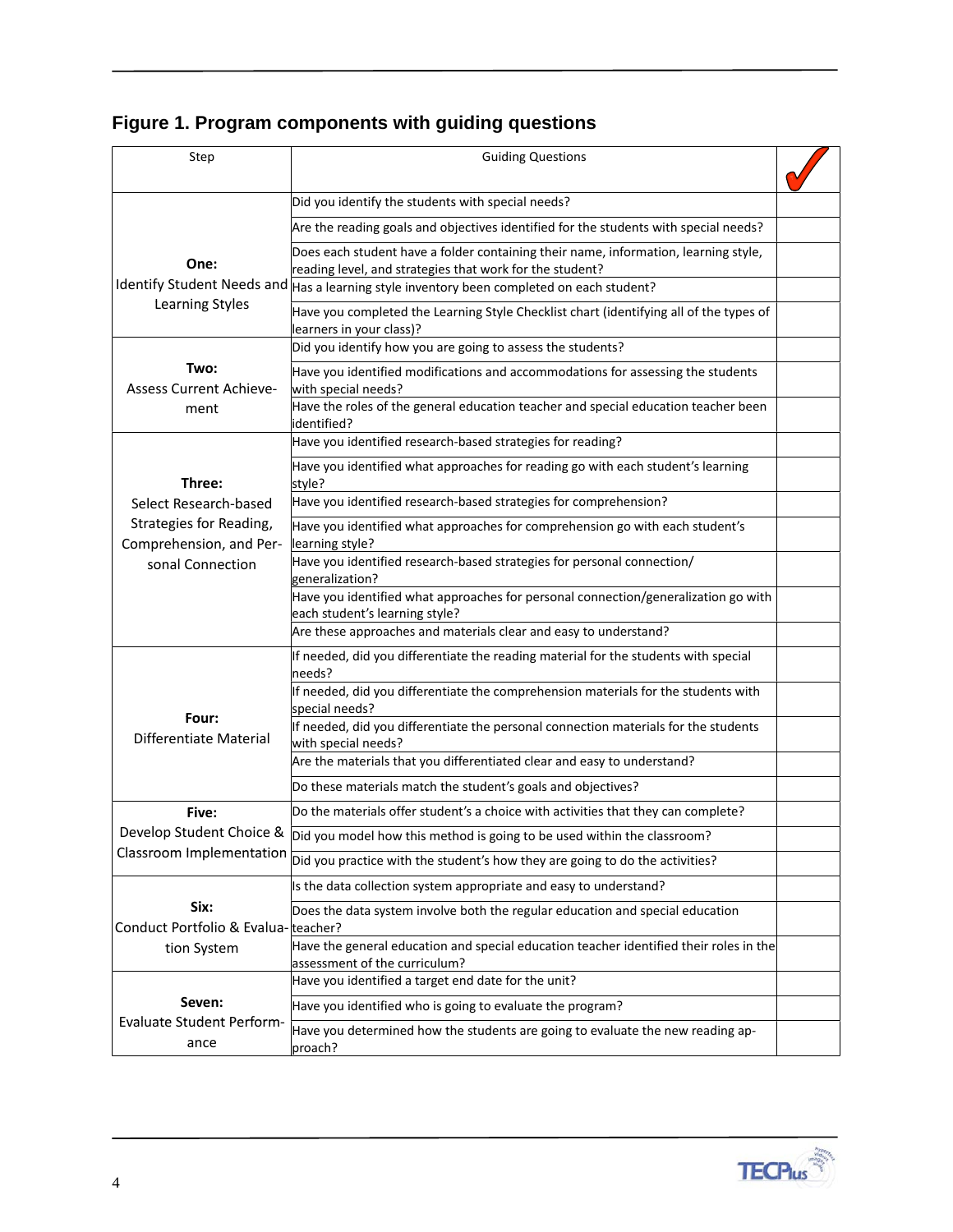#### **Project Details**

This model was used in a fifth-grade inclusive classroom of 24 students, with six students identified as having a disability. The school was in a low income area. Melissa, the general education teacher, utilized the support of Kathy, the special education teacher, to make this model successful within her classroom. In this model Melissa and Kathy collaborated about the students' needs in Melissa's classroom. They also administered assessments of reading skills and inventories to identify the students' learning styles, then they researched appropriate research-based methods for each of the areas (i.e., reading, reading comprehension, and connections) to create a reading curriculum based on specific books. At the completion of the project, Melissa and Kathy assessed each student using oral assessment and portfolio review. They found that this approach increased students' reading grades.

#### **Guidelines for Integrating Student Choice with Differentiated Instruction**

You can implement this program if you collaborate with another professional (depending on if you are a general educator or special education teacher). You can also create this program in other classrooms (e.g., self-contained special education, general education); however, collaboration with a special education teacher or general education teacher is vital for the support and success of the program. Here are seven easy steps you can follow to create a differentiated curriculum that incorporates student choice: (1) identify student needs and learning styles within your classroom; (2) assess current student achievement; (3) select empirically based strategies for reading, comprehension and personal connection; (4) differentiate the material for the students with special needs; (5) provide options for student choice; (6) conduct the assessment; (7) evaluate student performance. Figure 1 provides a checklist with criteria for each of the components of the program.

#### *Step 1: Identify Student Needs and Learning Styles*

First, you should identify the students with disabilities, their goals and objectives for reading within this program, and strategies that are already in place and are successful (Jung, et al., 2008). While the general education teacher and special education teacher discuss each student, they should have a folder with their name, information, learning style, reading level, and strategies that work for the student. This folder can continue to grow throughout the year as the student changes and grows in this curriculum.

You may want to utilize the Kolb Learning Style Inventory, Myers Briggs Type Indicator, or Howard Gardner's Multiple Intelligence Model to determine how all of the students learn. After completing one of these inventories, it is important to chart the class as a whole to determine the types of learning styles that are present within the classroom. This chart will be useful during the third step of implementing this program. Figure 2 is an example of this chart.

#### *Step 2: Assess Current Achievement*

Together, you now should determine how you are going to assess the students to determine if the program is working. Measures could include end-of-quarter grades, portfolio assessment, scores on past curriculum reading assessments, oral assessment, or everyday assessment of reading and comprehension. Melissa and Kathy used a portfolio assessment as well as an oral assessment for their program. The first time that this process

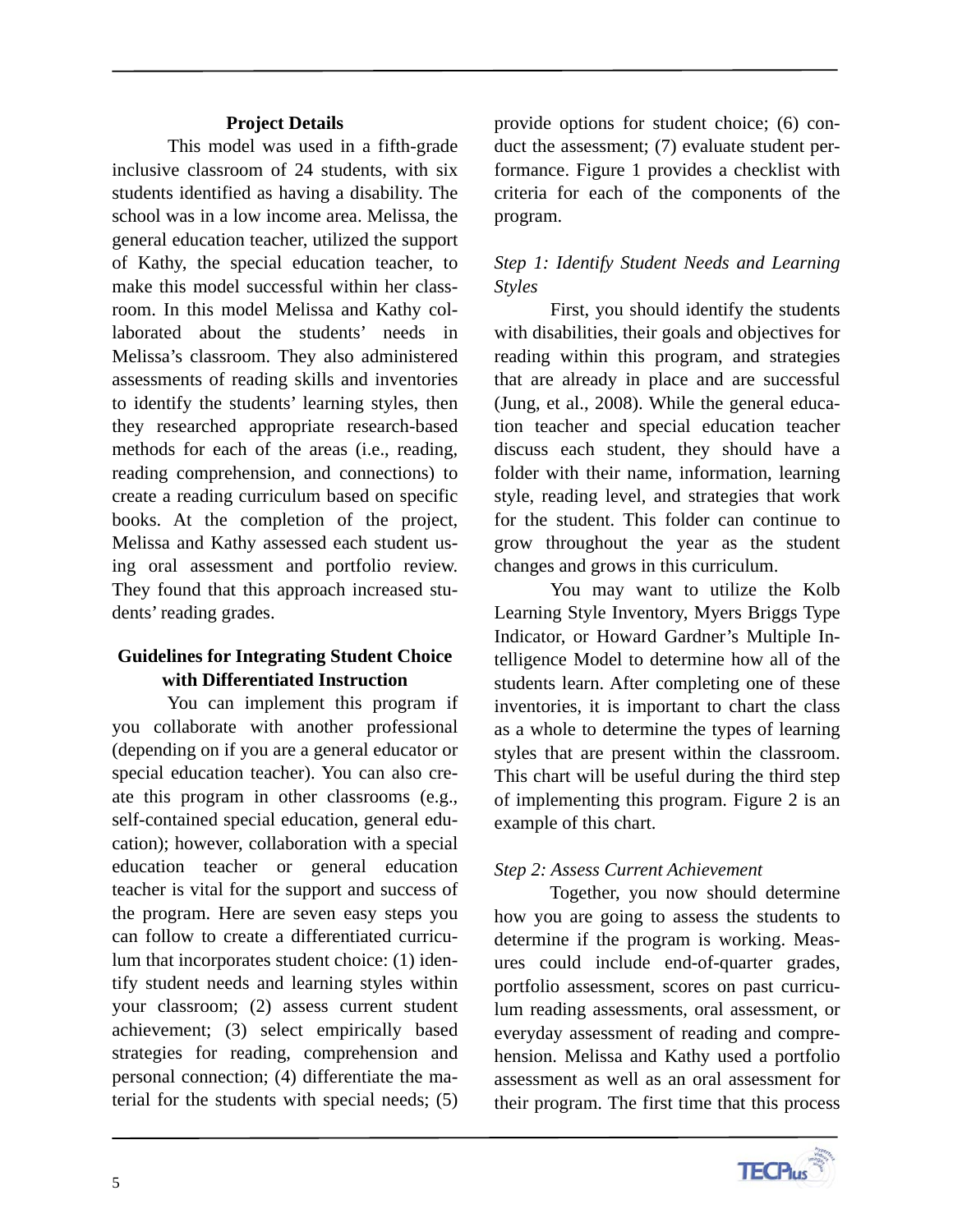was evaluated, Melissa and Kathy were awarding too many points per day (50 was the maximum). This made it extremely difficult for other activities that the teachers did in reading (e.g., independent reading, reading fluency). After assessing the evaluation tool, this process was altered to better meet the needs of the students.

When thinking about any assessment, it is important to determine how you are go-

ing to administer it and the amount of points you are going to assign to each activity. This is a key factor in implementing this program because as an educator you want to ensure that the students will benefit from these activities. Figure 3 is an example of a rubric that was designed for an oral assessment of reading.

| Students<br>Name<br>Bob | Kinesthetic Learner | Visual Learner | Auditory Learner | Visual / Spatial Intelligence | Verbal / Linguistic Intelligence | Logical / Mathematical<br>Intelligence | Bodily / Kinesthetic Intelligence | Musical / Rhythmic Intelligence | Interpersonal Intelligence | Intrapersonal Intelligence |
|-------------------------|---------------------|----------------|------------------|-------------------------------|----------------------------------|----------------------------------------|-----------------------------------|---------------------------------|----------------------------|----------------------------|
| Sue                     |                     |                |                  |                               |                                  |                                        |                                   |                                 |                            |                            |
| Joe                     |                     |                |                  |                               |                                  |                                        |                                   |                                 |                            |                            |

#### **Figure 2. Example of learning style chart**

*Step 3: Select Research-based Strategies for Reading, Comprehension, and Personal Connection*

When selecting reading material it is important to locate research-based strategies for reading, comprehension, and personal connections. You can look for ideas in published articles in Web data bases (e.g., JSTOR, ERIC) or in books and journals.

Strategies that have already been identified and researched are important, because as a teacher you can be confident that these strategies are likely to be successful. As you gather the strategies, you should sort them into categories based upon the three components of the program (i.e., reading strategies, comprehension strategies, and personal connections). You can use Figure 2 as an organizer, just

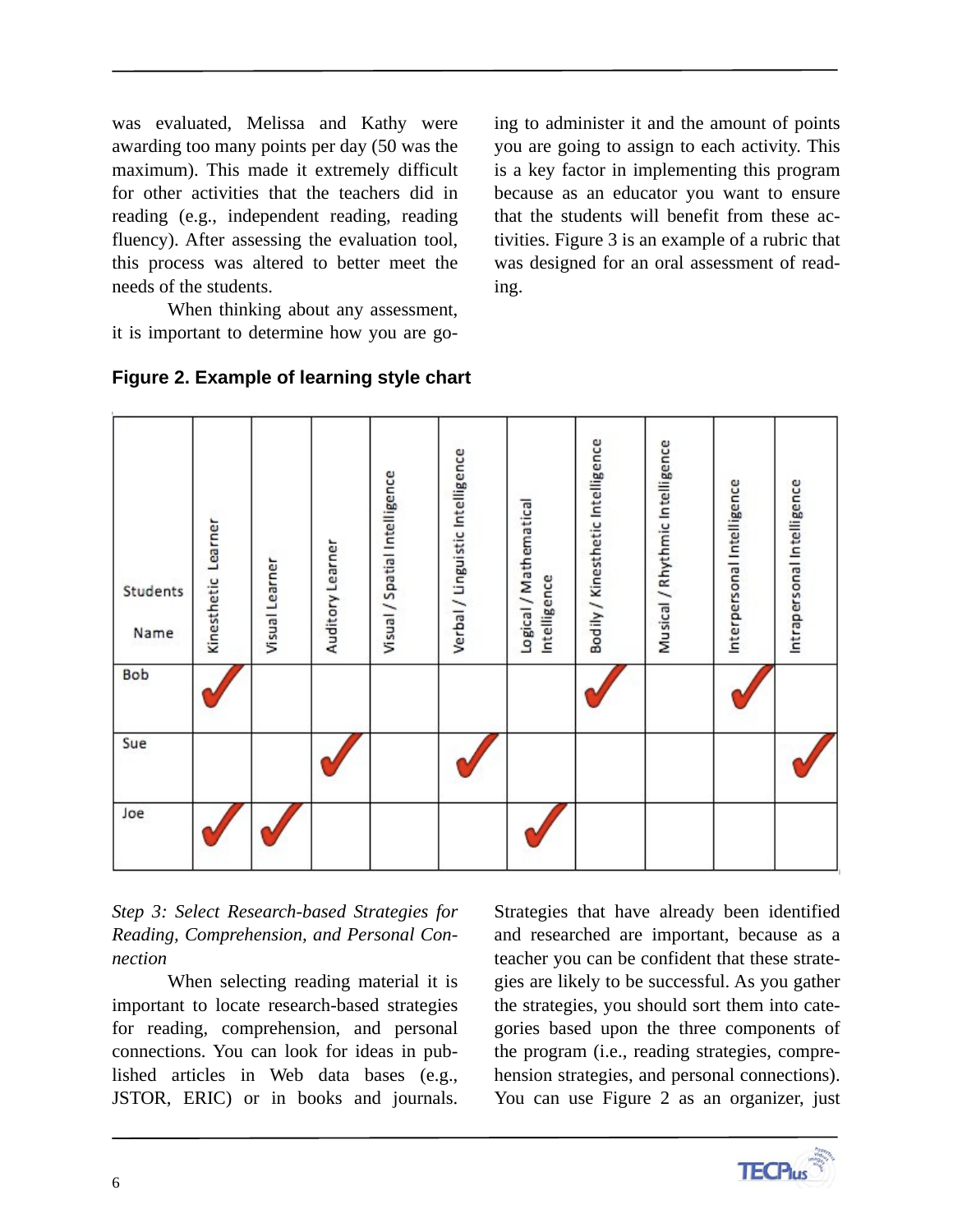change "Student Name" to "Reading Strategies," "Comprehension Strategies," or "Personal Connection Strategies." You should begin to think about each strategy as it is appropriate for a specific learning style or intelligence. For example, a research-based strategy for reading is listening to the book on tape. This type of strategy would best fit a learner who is an auditory learner. So this strategy would go under the "reading strategy" category and then a box would be checked under auditory learner.

*Step 4: Differentiate* 

all of the research-based strategies it is now important for you to mesh the students learning styles and intelligences with these strategies. Using three different categories (i.e., reading, reading comprehension, personal connection), it should be relatively easy to choose activities that are appropriate for different learning styles and intelligences; however, the materials for the students with disabilities then need to be further differentiated for individuals with specific disabilities (Key, 2008; Lawrence-Brown,

After reviewing

2004). Tomlinson (1995) stated:

Differentiated instruction is a flexible approach to teaching in which the teacher plans and carries out varied

*Reading Material*

approaches to the content, the process, and/or the product in anticipation of and in response to the student differences in readiness, interests, and learning need (p.10).

This is an individualized method of meeting all of the students' academic needs at their level. As you differentiate you should focus on the level of learning that will challenge the student and include their learning style and intelligence, adapting and modifying the curriculum for each student with disabilities as

needed.

### **Helpful Journals with Research-Based Practices**

- **Action and Teacher Education** • **Intervention in School and Clinic**
- • **Teacher Development**
- • **Phi Delta Kappan**
- • **Remedial and Special Education**
- • **Teacher Education Quarterly**
- • **Theory into Practice**
- • **Exceptional Children**
- **Leading Professional Development Education**
- **Teacher Education and Special Education**
- **Learning Disabilities Research and Practice**
- **School Science and Mathematics**
- **Journal of Special Education**
- **Journal of Research in Science Teaching**
- **Journal of Learning Disabilities**
- **Learning and Instruction**
- **Learning Disabilities Research & Practice**
- **Reading Research Quarterly**

*Step 5: Provide Options for Student Choice*  Now that all of

the materials have been gathered and created, it is important to design activities that offer the students a choice. If you completed Figure 2 with the types of researchbased activities, now create each activity to be appropriate to the book that you are teaching. This is where you get into specifics such as; characters, events, number of chapters. Figure 4 is an example of this checklist of activities for a student to complete.

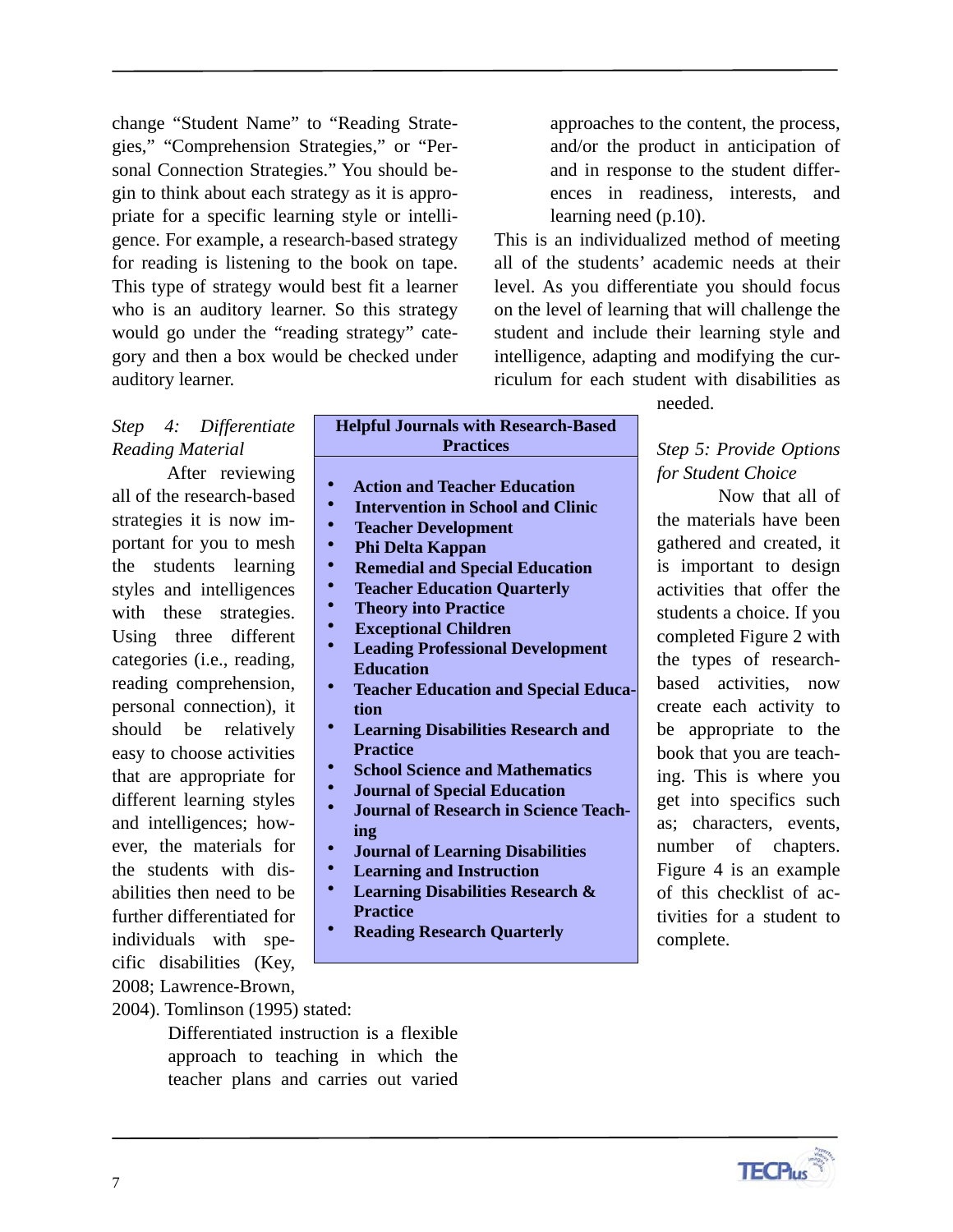| Rating           | Exemplary             | Moderately proficient | Proficient                             | <b>Novice</b>          |
|------------------|-----------------------|-----------------------|----------------------------------------|------------------------|
|                  |                       | 94% to 89%            |                                        |                        |
|                  | 100% to 95%           |                       | 88% to 83%                             | 82% and below          |
| Summary          | Summarized chapter    | Summarized chapter    | Summarized chapter                     | Had difficultly summa- |
|                  | with 100% accuracy.   | with one error about  | with two or three er-                  | rizing chapter and     |
|                  |                       | the reading.          | rors about the read-                   | lmade four or more     |
|                  |                       |                       | ing.                                   | mistakes.              |
| Work sample      | Presented material    | Presented material    | Presented material                     | Presented inappropri-  |
|                  | that scored at least  | that scored at least  | that scored at least                   | late material that     |
|                  | 95%, and could relate | 89%, and could relate | 83%, but could not                     | scored 82% or below,   |
|                  | the project to the    | the project to the    | relate the project to                  | land could not relate  |
|                  | book.                 | lbook.                | the book.                              | the project to the     |
|                  |                       |                       |                                        | lbook.                 |
| Open-ended ques- | Answered questions    | Could answer 94% to   | Answered questions                     | Answered questions     |
| tions            | with 100% to 95%      | 89% of the questions. | with 88% to 83% accu-with 82% or below |                        |
|                  | accuracy.             |                       | racy                                   | accuracy.              |

After all of the materials have been created for all of the students within the classroom, it is now important to teach the children about their new reading curriculum. First, you should show the students the format of a lesson. As their teacher, model your thoughts of how you decide to choose an activity as well as completing the activity. Then have the students complete a lesson using this style. This can be done through short activities that are 30 minute lessons.

#### *Step 6: Conduct the Evaluation*

During your discussions, as the general education teacher or the special education teacher, you may have already determined how you are going to evaluate the students' work. This design sets up a portfolio assessment of each day with a checklist of activities that the child has chosen. The student maintains the portfolio each day during reading instruction but chooses a preferred activity, checking it off on the checklist, and then attaching the completed work in the portfolio. During each reading class a sheet configured

like Figure 4 will be added to the portfolio. This also helps to teach the students to organize their work because they must manage and maintain the folder every day or they will not receive credit for the activities.

#### *Step 7: Evaluate Student Performance*

After completion of the process, it is important to evaluate how well the students performed as well as their feelings about the program. It is important to remember that changing their reading curriculum to permit student choice may be very different from other reading instruction they have experienced. Most of the time the students need to get used to the program before they are comfortable with it. After you have completed these activities with at least two books, it is then appropriate to ask them their thoughts about the new reading program. Evaluating student grades at the same time will provide a well-rounded picture of the implementation of the program.

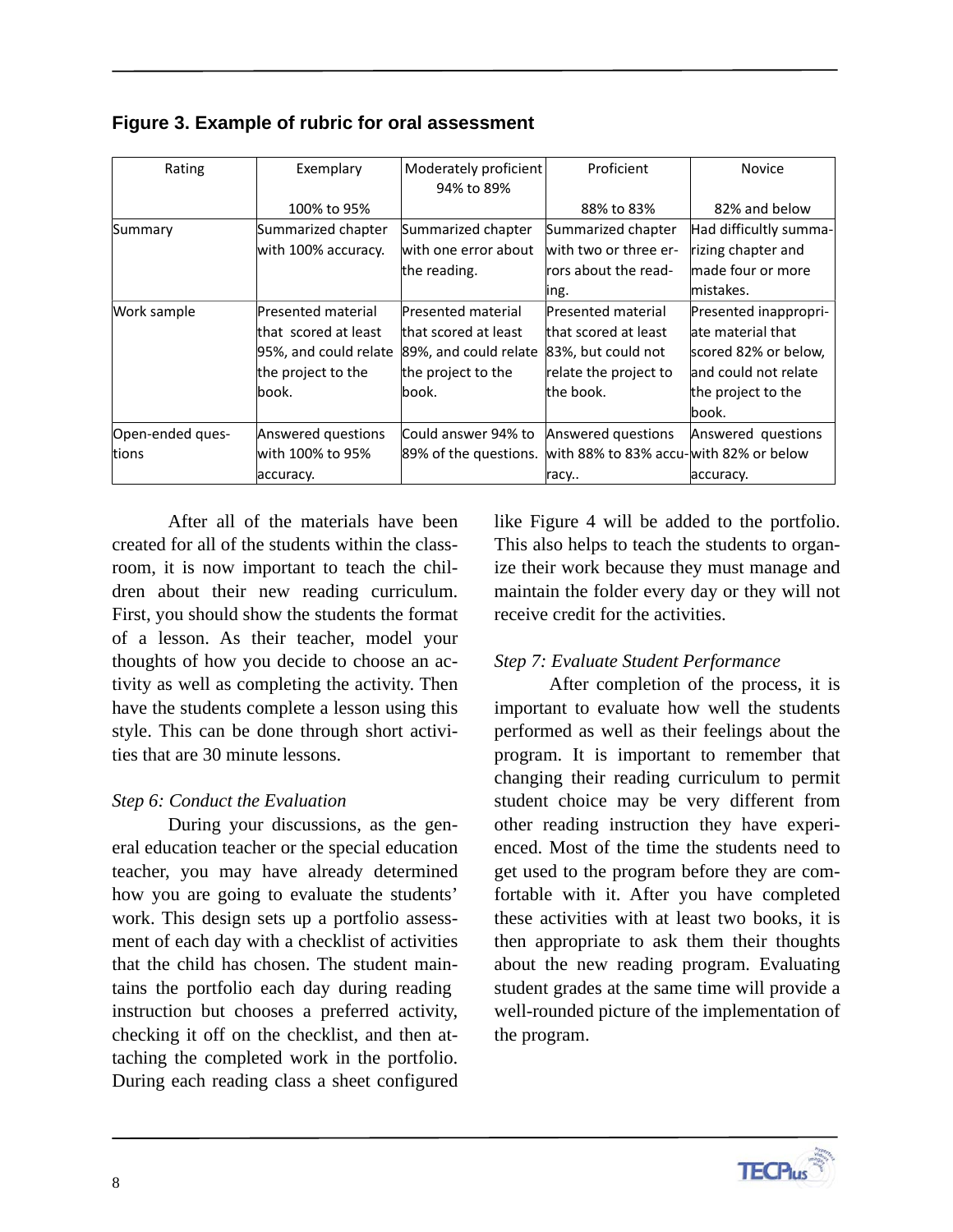|  |  | <b>Figure 4. Sample reading activity</b> |  |
|--|--|------------------------------------------|--|
|  |  |                                          |  |

|                                 | Read individually Chapters 1, 2, & 3.<br>$\Box$             |
|---------------------------------|-------------------------------------------------------------|
|                                 | Read every other page with one person (either<br>$\Box$     |
| <b>Reading</b>                  | DeShawn, Laura, or Theo) Chapters 1, 2, & 3.                |
| (Choose one of the boxes to do) |                                                             |
|                                 | Go to the back table and listen to Chapters 1, 2,<br>$\Box$ |
|                                 | & 3 on tape (Fredrickson, 2009).                            |
|                                 | Write down the questions you asked yourself as<br>$\Box$    |
|                                 | you read through each of the chapters. You                  |
|                                 | should have at least 5 questions per chapter.               |
|                                 |                                                             |
|                                 | Summarize what you read in each chapter. Each<br>$\Box$     |
| Comprehension                   | summary should have at least 5 sentences.                   |
| (Choose one of the boxes to do) |                                                             |
|                                 | Use the advanced organizer to complete the<br>$\Box$        |
|                                 | events that occurred in the first 3 chapters.               |
|                                 | Research on the computer who George Wash-<br>$\Box$         |
|                                 | ington is using the attached websites. Complete             |
|                                 | an open-minded portrait of George Washington                |
|                                 | and respond around the picture of how George                |
|                                 | Washington has affected your life.                          |
|                                 |                                                             |
|                                 | Create a list of rules that you would give George<br>$\Box$ |
|                                 | Washington and his troops. Then create a song               |
|                                 | that the troops could chant as they marched to              |
| <b>Personal Connection</b>      | remember these rules. Finally, on a separate                |
| (Choose one of the boxes to do) | piece of paper write why you choose the rules               |
|                                 | that you did.                                               |
|                                 |                                                             |
|                                 | Draw a picture and label what you think all of<br>$\Box$    |
|                                 | the characters that we have met look like. On a             |
|                                 | separate piece of paper write down the page                 |
|                                 | number and where you got your information                   |
|                                 | that lead you to believe that's what they looked            |
|                                 | like.                                                       |

#### **Final Thoughts**

Differentiated Instruction combined with student choice can increase student engagement and learning for all students. The benefits of using this program are improvements in student engagement with and enjoyment of reading. Not only will the students' motivation for reading improve but so will their grades in reading. Effective collaboration between the special educator and general educator in the design of the program will enhance reading skills in all students n the classroom.

Some of the drawbacks of the program are the time and energy needed to research, organize, and create the program specific to you classroom; however, once the program is set up, only minimal time will be needed to gather the materials for each of the lessons. Another drawback is failure to iden-

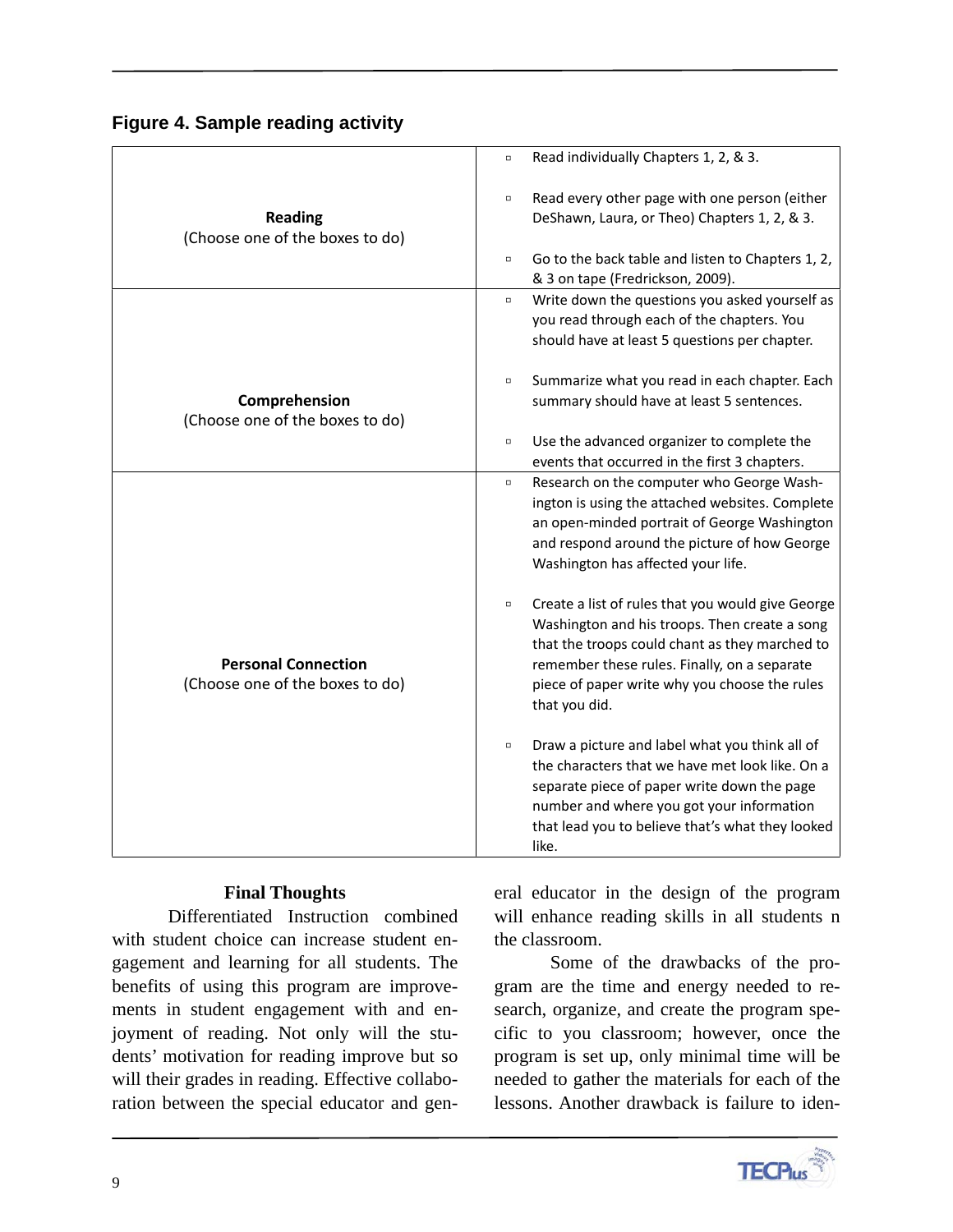tify specific students that may need extra support. You can prevent this by early identification of students who struggle with organization or semi-structured activities. An additional drawback is that the classroom can be a little chaotic. However, as long as the students are highly engaged, discussing the book, gathering materials, and completing their activities, this should not be a significant problem. Teachers who are used to a quiet classroom may find this difficult to adjust to in the beginning. If you create a lesson structure and classroom rules to support this program, the noise level may not be a drawback after all.

This program can be highly successful and easily manageable for classroom teachers and special education teachers working together in inclusive classrooms. Since everyone is working on different levels and activities, it is a smooth transition to teaching and learning for all students. All of the student's abilities are showcased through the design of differentiated materials, the choice that each student makes, the oral assessments, and the portfolio in this type of reading curriculum. The combination of a differentiated curriculum and options for student choice is ideal for promoting success for students with disabilities and it can improve outcomes for other students as well.

Through their research, Melissa and Kathy discovered that the students enjoyed reading more. They were eager to begin reading and creating their projects. They also stated that, "it was cool that everyone was doing something a little different." An average of 83.4% of the students' grades improved in reading, 12.5% remained the same, and 4.1% of the students' grades decreased. In the students whose grades remained the same all but one of them already were achieving A's in reading. There was only one student

whose grade decreased. This was due to issues with poor organization and loss of materials. As a result of these responses and the improvement in student grades, Melissa has continued using this approach and finds it extremely successful within her 5<sup>th</sup> grade classroom. As for Kathy, she has enrolled full-time into college; however, she still recommends using the "You Get to Choose" reading program.